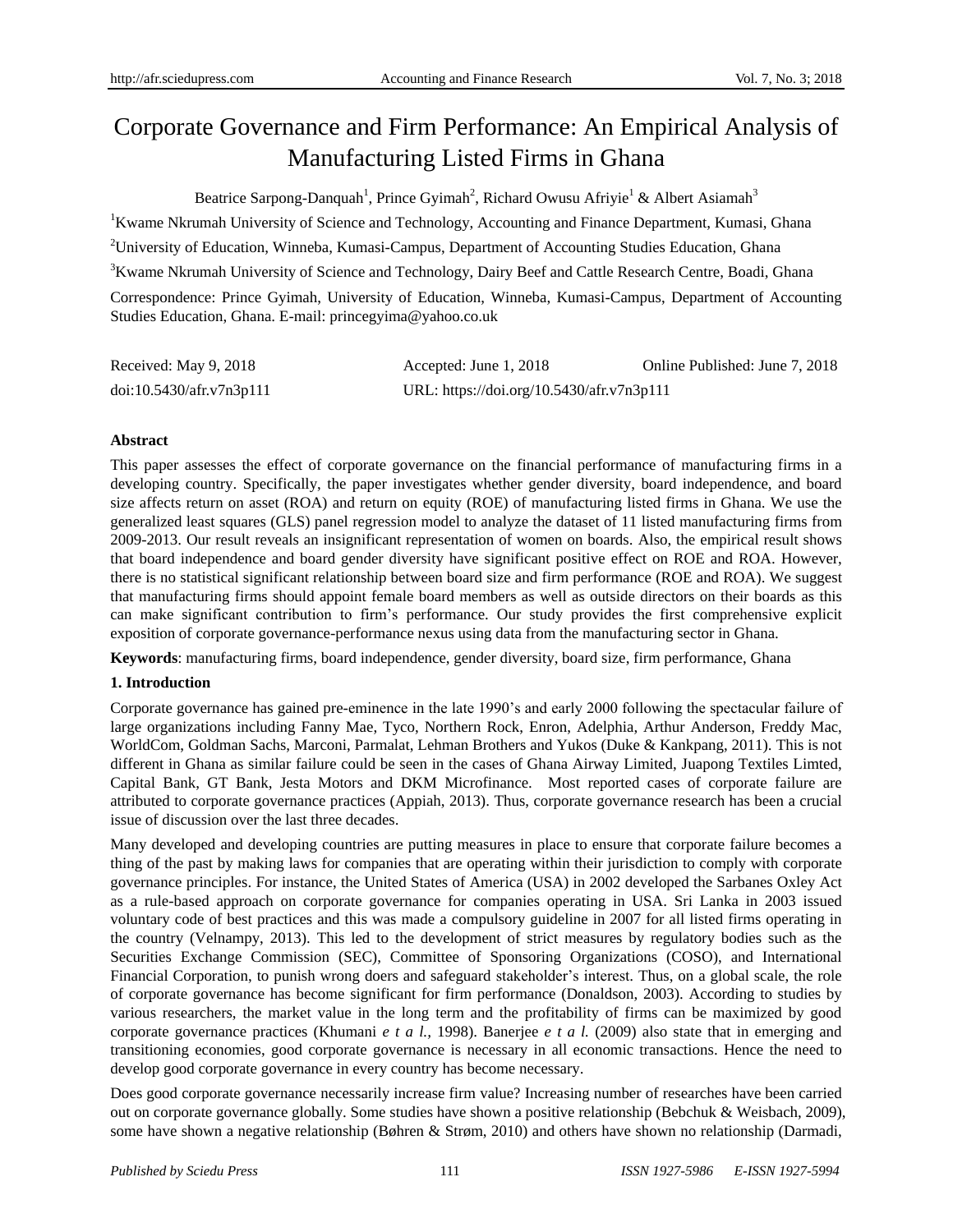2011; Alvarado *et al.,* 2011) between c orporate governance and firms' performance (Ghabayen, 2012). The subject, however, is evolving in emerging markets like Ghana. The study therefore uses data from the manufacturing sector of Ghana to test the nexus between corporate governance and firm performance. The paper contributes to extant debate on the nexus of corporate governance and firm performance as well as serve as a starting point for further research in the context of manufacturing firms in developing countries. Our study is the first comprehensive explicit exposition of corporate governance-performance nexus using data from the manufacturing sector of Ghana.

The paper is organized as follows. Section 2 reviews literature. Section 3 shows the methodology of the study. Section 4 presents and discusses the results of the empirical analysis. Section 5 concludes.

## **2. Literature Review**

### *2.1 Theoretical Foundation*

Two main governance theories, resource dependency theory and agency theory help explain corporate governance and firm's performance. The next sections discuss briefly each theory in turn.

#### 2.1.1 Resource Dependency Theory

Resource dependency theory is mainly about the accessibility of resources such as capital and expertise by firms. Pfeffer (1973) stipulates that board of directors that have adequate resources effectively affect firm's performance. Meanwhile, Haniffa and Hudaib (2006) contend that resource dependency theory mostly favour boards that have more independent directors. In particular, Kiel and Nicholson (2003) assert that independent directors' wider expertise, knowledge and network with external environment can help increase capital, business and political contacts, as well as proper financial information. Thus, independent directors can improve the accessibility of resources that require inexpensive inputs or resources and hence affects the financial performance of firm positively.

## 2.1.2 Agency Theory

Agency theory stipulates that the ownership and control of firms are vested in different individuals, there exists a conflict of interest between principal and agent (Aguilera *et al.,* 2008). According to Williamson (1975), managers may seek to fulfil their own self-interests as opposed to shareholder's interest or worth. Thus, managers cannot be trusted, even though they are often thought to be rational. In line with this school of thought, Jensen and Meckling (1976) assert that managers do not constantly pursue shareholders interest, and corporate governance is therefore an effective tool in solving the agency problem with the establishment of board.

#### *2.2 Empirical Review*

It is clear that both resource dependency and agency theories normally predict a positive causal relationship between corporate governance and firm's performance. However, this relationship is an issue of debate in literature since researchers find varying results. The next sections give some empirical results of three corporate governance variables namely – board size, board independence, and gender diversity on firm performance used in our study.

#### 2.2.1 Board size and Firm Performance

A research work carried out by Goodstein *et al.* (1998) find that size of board and performance have significant positive relationship. Also, a study done by Makailu, and Garba (2005) on dataset of 93 Nigerian Listed firms shows that board size and profitability (return on equity) have positive relationship. Moreover, Saravanan (2012) research work in India on manufacturing firm shows that size of board and financial performance have significant positive relationship. However, Yermack (1996) finds that there is a negative relationship between board size and firm performance (Tobin's Q) on dataset of 452 top level US public firms. Also, Eisenberg *et al.* (1998) research work on 879 small and middle level firms find an adverse relationship between board size and return on asset (ROA).

#### 2.2.2 Board independence and Firm Performance

Gordini (2012) reports that non-executive directors and performance (ROA and ROE) have positive relationship among 950 Italian companies. Bebchuk and Weisbach (2010) purport that a high percentage of outside director's increased board independence, and their results also show that board independence positively affects firm performance. Also, Khan and Awan (2012) review that ROE, Tobin's q and ROA (performance measures) and non-executive directors have significant positive relationship. These positive relationships show that outside directors can effectively monitor the activities of managers and this agrees the opinion of resource dependency and agency theories. However, per the works carried out by Yermack (1996), Knoeber and Agrawal (1996), and Bozec (2005), a negative relationship is found between performance and independent directors. Meanwhile, Baysinger and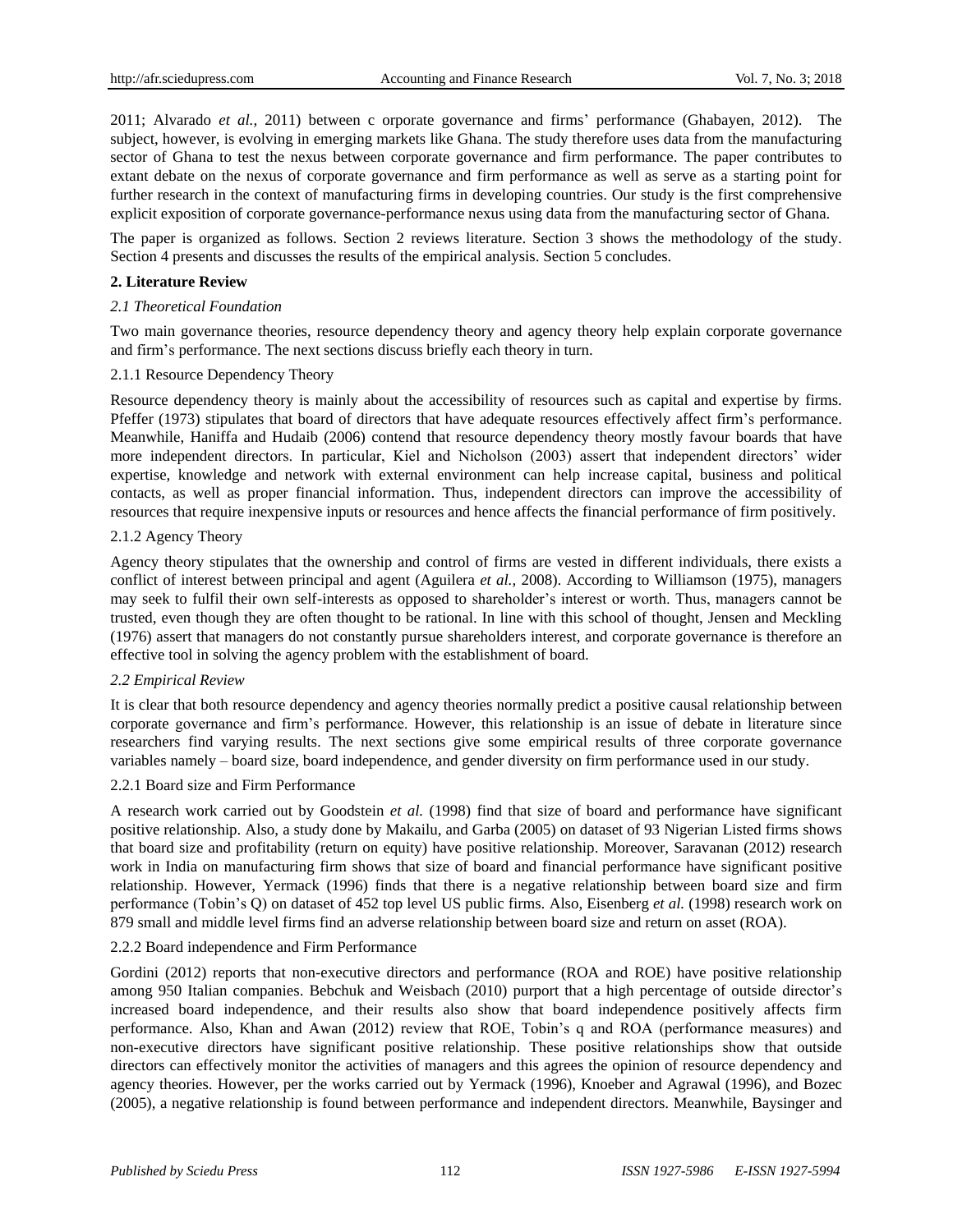Hoskinsson (1990), Hermalin and Weisbach (1991), Kumar and Singh (2012) report no relationship between firm performance and independent directors.

### 2.2.3 Gender Diversity and Firm Performance

Empirical results of Carter *et al.* (2003) on Fortune 500 committees between the year 1998 and 2002 review that gender diversity and performance (Tobin's Q) have significant positive relationship. Also, Catalyst (2004) finds that majority of females on board positively affect return on invested capital, return on investment (ROI), return on equity (ROE), compared to few female on board among 500 US companies. Kang *et al.* (2009) also report similar findings; they find that board with majority females positively increases supervision, control and performance of firms. Moreover, Parrotta and Smith (2013) did research on Danish companies from 1997 to 2007 and find that female board members positively affects return on equity (ROE) of Danish firms. ThaoThi (2014) also find that the proportion of females on board and performance have significant positive relationship of listed firms in Vietnam. Surprisingly, Bøhren and Strøm (2010) report a high negative significant relationship between gender diversity and firm performance using Tobin's Q, ROA and market return on stock. Meanwhile, Alvarado *et al.* (2011), and Darmadi (2011) report that there is no significant relationship between gender diversity and firm performance.

#### **3. Methodology**

We employ a balanced panel dataset of 11 manufacturing firms listed on Ghana Stock Exchange (GSE) over a period of five (5) years yielding 55 firm year observations. The 11 manufacturing firms were conveniently chosen on accessibility and availability of their annual financial reports within the period under-study (2009-2013). Variables used for the analysis include financial performance and corporate governance measures. Financial performance is operationalized using two commonly based accounting measures, return on asset (ROA) and return on equity (ROE). The corporate governance measures include gender diversity, board independence and board size. Firm age and firm size are also included as control variables.

Panel regression model that pools observation on a cross sectional unit over several time periods is used for the study since it helps to ascertain unbiased and consistent estimate. To avoid the problem of heteroscedasticity and autocorrelation, the generalized least squares (GLS) panel regression model is used to analyze the relationship between the corporate governance variables, firm performance measures and control variables used in the study.

The following regression equation are estimated for the empirical analysis:

$$
ROE_{it} = \beta_0 + \beta_1 \text{Gender}_{it} + \beta_2 \text{Board size}_{it} + \beta_3 \text{Board independence}_{it} + \beta_4 \text{ Firm size}_{it} +
$$
  
\n
$$
\beta_5 \text{Prim age}_{it} + \varepsilon_{it}
$$
  
\n
$$
ROA_{it} = \beta_0 + \beta_1 \text{Gender}_{it} + \beta_2 \text{Board size}_{it} + \beta_3 \text{Board independence}_{it} + \beta_4 \text{ Firm size}_{it} +
$$
  
\n
$$
\beta_5 \text{Frim age}_{it} + \varepsilon_{it}
$$
  
\n(2)

Where,

ROA (Return on Assets) equals ratio of earnings before interest and tax (EBIT) and total assets.

ROE (Return on Equity) equals ratio of earnings before interest and tax (EBIT) and total equity.

Gender equals the proportion of female directors on the board.

Board size equals the number of people on the board.

Board independence equals the number of non-executive directors on the board.

Firm size equals the natural logarithm of total assets of the firms.

Firm age equals the number of years of firm existence.

 $β<sub>0</sub>$  represents constant.

 $β<sub>1</sub>$  to  $β<sub>5</sub>$  are the coefficients, slope or parameter estimates for the independent and control variables.

Ei represents the error term.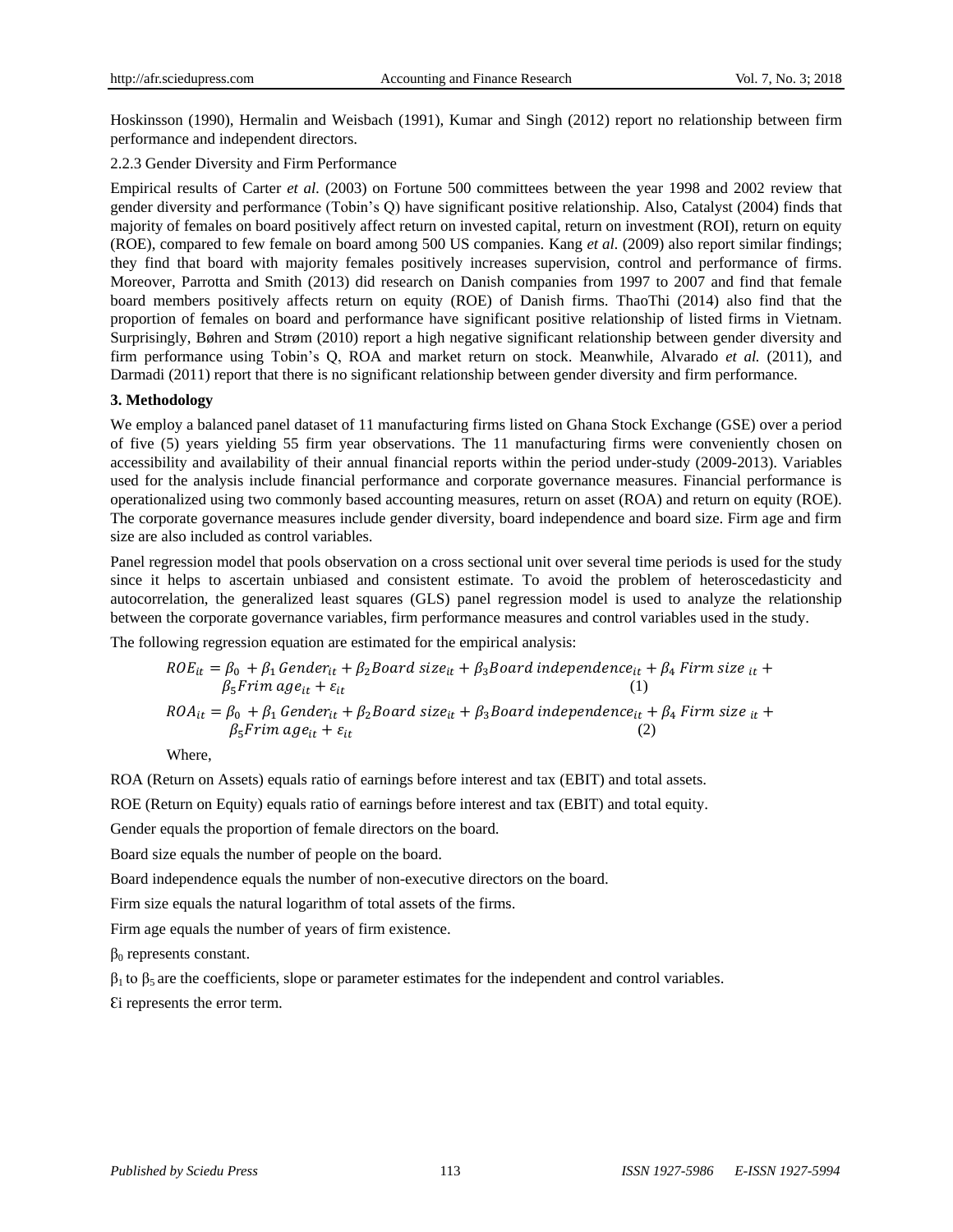#### **4. Empirical Results and Discussion**

#### *4.1 Descriptive Statistics*

Table 1 shows the descriptive statistics of the dependent and explanatory variables for the study. From Table 1, it is indicated that boards size is fairly isolated with a minimum of four (4) and a maximum of twelve (12) board members. On the average, the size of boards of manufacturing firms in Ghana is approximately eight (8) indicating the significance such firms place on corporate governance.

Also, our result shows that in Ghana, majority of directors (59 percent) on boards of manufacturing firms are independent which is similar with 58 percent reported by Klein (1998) in the US. Regarding board gender diversity, an average of 12.9 percent females are present on boards of manufacturing firms in Ghana. Our results reveal that the maximum representation of females on manufacturing firms' boards is four (4) while some firms (24 percent) do not have a single female on their boards.

Also, at a minimum of 6 and a maximum of 80, the average manufacturing firm has existed for over 43 years, implying that sample firms are relatively stable. With a minimum asset size of 1.3 million Ghana Cedis and a maximum of 29.8 billion Ghana Cedis, the average asset size is however 7.5 billion Ghana Cedis. In terms of ROE and ROA, the results show that there is a huge gap in terms of profitability among the manufacturing listed firms during the years under review. This could be the extraordinary large losses incurred by firms in a particular fiscal period. The result also indicates that as some of the firms are doing extremely well with higher return on equity at 52 percent, others are making abnormal losses at -80.7 percent.

| <b>Variables</b>   | Obs. | <b>Mean</b> | <b>SD</b>  | Min       | <b>Max</b>  |
|--------------------|------|-------------|------------|-----------|-------------|
| Board size         | 55   | 7.96        | 2.32       | 4.00      | 12.00       |
| Gender             | 55   | 0.1293      | 0.0996     | 0.00      | 0.40        |
| Board Independence | 55   | 0.5896      | 0.2613     | 0.125     | 0.875       |
| Firm age           | 55   | 43.909      | 17.766     | 6.00      | 80.00       |
| Firm size          | 55   | $7.48e+07$  | $7.57e+07$ | 1314378   | $2.98e+0.8$ |
| <b>ROA</b>         | 55   | 0.1001      | 0.1425     | $-0.2681$ | 0.399       |
| <b>ROE</b>         | 55   | $-1.8518$   | 11.1926    | $-80.692$ | 0.524       |

Table 1. Descriptive statistics

Note: ROE (Return on equity), ROA (Return on assets)

# *4.2 Multicollinearity Test*

The study uses Pearson correlation matrix and vector inflation factor (VIF) to test the probable degree of collinearity among the variables. Table 2 and Table 3 show the results. The correlation among the variables may affect the efficacy of the estimated coefficients. Table 2 depicts that the predicting variables represented by board size and board independence are negatively correlated with firm age though the correlation is weak.

Similarly, gender diversity and firm size have a positively weak correlation with firm age. Generally, the correlation coefficients are not significantly large to cause multicollinearity problems in the regressions. Again, referring to Table 3 (results of VIF), the values of the VIF of all the variables are less than 10 (the accepted threshold) and this shows a clear indication that the variables are not suffering from the problem of multicollinearity.

Table 2. Pearson's Correlation for the dependents and independent Variables for the Study

|                       | <b>Variables</b>   |           | 2         | 3         | 4      | 5         | 6      |        |
|-----------------------|--------------------|-----------|-----------|-----------|--------|-----------|--------|--------|
|                       | <b>ROA</b>         | 1.0000    |           |           |        |           |        |        |
| $\mathcal{D}_{\cdot}$ | <b>ROE</b>         | 0.0292    | 1.0000    |           |        |           |        |        |
| 3                     | Firm age           | 0.3055    | 0.1400    | 1.0000    |        |           |        |        |
| 4                     | Board size         | $-0.1462$ | $-0.2866$ | $-0.1733$ | 1.0000 |           |        |        |
|                       | Gender             | 0.2606    | 0.0853    | 0.4749    | 0.0293 | 1.0000    |        |        |
| 6                     | Board independence | 0.1498    | $-0.1586$ | $-0.3340$ | 0.1458 | $-0.3723$ | 1.0000 |        |
|                       | Firm size          | $-0.0382$ | $-0.2336$ | 0.2456    | 0.6849 | 0.1505    | 0.3180 | 1.0000 |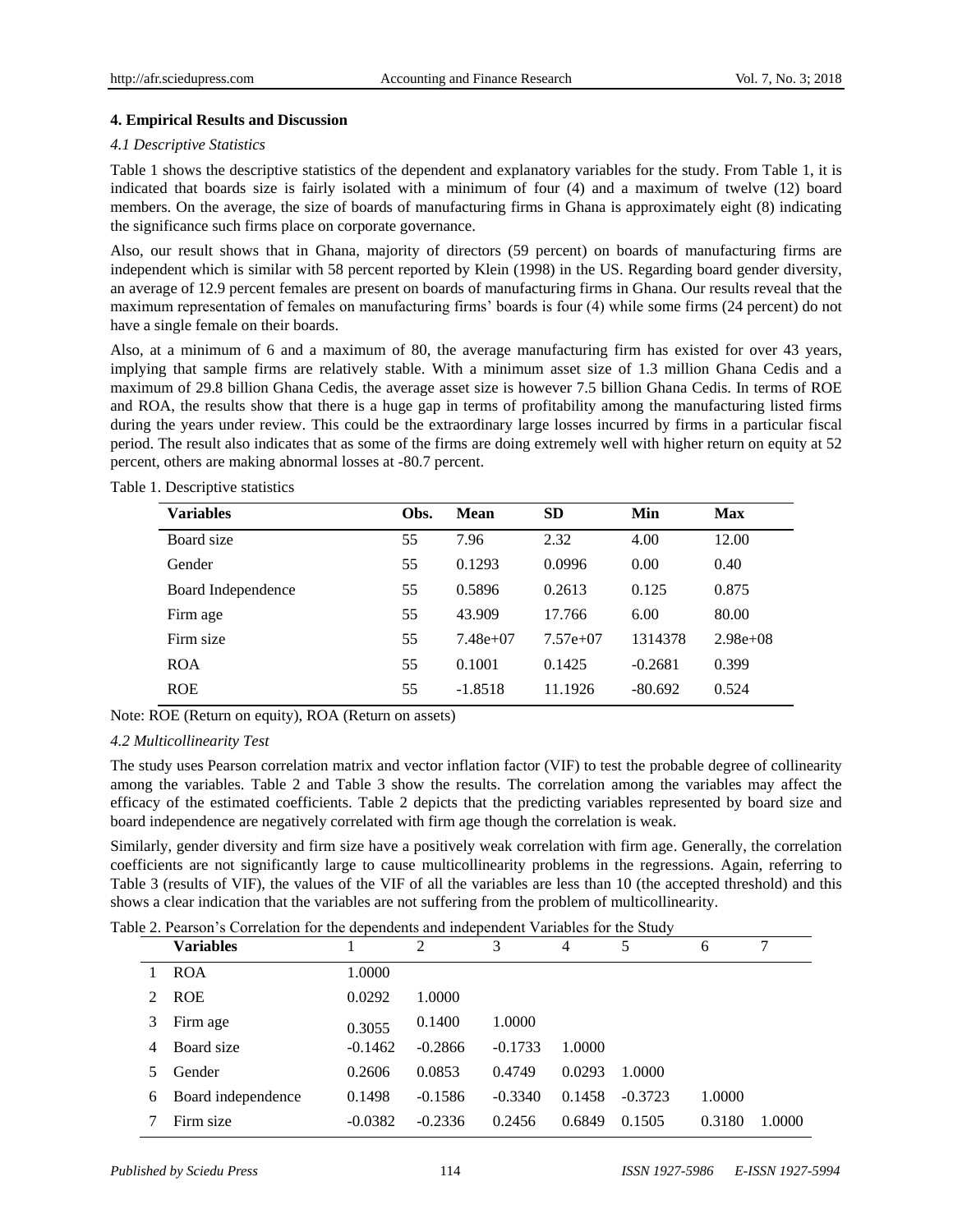| <b>ROE</b>         | VIF  | 1/VIF | <b>ROA</b>         | VIF  | 1/VIF |
|--------------------|------|-------|--------------------|------|-------|
| Firm size          | 7.43 | 0.13  | Firm size          | 4.51 | 0.22  |
| Firm age           | 7.14 | 0.14  | Firm age           | 3.95 | 0.25  |
| Board independence | 4.19 | 0.24  | Board independence | 2.93 | 0.34  |
| Board size         | 2.54 | 0.39  | Board size         | 1.99 | 0.50  |
| Gender             | 1.30 | 0.77  | Gender             | 1.26 | 0.79  |
|                    |      |       |                    |      |       |
| Mean VIF           | 4.52 |       | Mean VIF           | 2.93 |       |

Table 3. Variance Inflation Factor (VIF) of ROE and ROA

#### *4.3 Regression Results*

Table 4 shows the regression results for model 1. From Table 4, our results show that board independence and return on equity (ROE) have positive significant relationship at 1 percent significance level. Thus, the existence of outside directors in terms of their strict supervision, advice, expertise in financial, legal and other areas and their external influences positively affects the financial performance of manufacturing listed firms in Ghana. This means that as the number of non-executive director's increases, manufacturing firms tend to perform better. Our result agrees with the opinions of the advocates of both resource dependency and agency theories that postulate that board indepence and performance of firms have a positive causal relationship. Particularly, Jensen and Meckling (1976) assert that executive directors, by their virtue of status possess much information that are likely to collude with managers and make decisions against shareholders' interest or worth. They again propose that outside directors in neutral position, act as supervisors and this can help eliminate principal-agency problem as evident through the positive relationship in Table 4. Our result is also consistent with the findings of Bebchuk and Weisbach (2009); Gordini (2012), and Khan and Awan (2012) who asserts that board independence has significant positive relation with firm performance.

Our empirical results again show that gender diversity has a positive significant relationship with ROE at 1 percent significance level. Thus, as the number of females on board increases firms' ROE tend to improve. The empirical evidence supports the view that females on board diversify membership on the board and this can massively increase the financial performance of firms. A plausible reason for this positive association is the assertion made by Smith *et al*. (2006) who argue that females on board provide better understanding of market indicators as compared to males. Hence, they can bring better images in the perception of the community for a firm and this can positively contribute to firms' performance. The positive relationship reaffirms the proposition of the resource dependency theorist who predict a positive causal relationship between corporate governance indicators and firm performance. Carter *et a*l. (2003); Catalyst (2004); Kang *et al*. (2009); and Parrotta and Smith (2013) find similar results using ROI, ROE and ROA respectively.

Also, we find that there is no statistical relationship between board size and ROE. This contradict large extant literature that found either a positive relationship (Goodstein *et al*., 1998; Makailu & Garba, 2005, Saravanan, 2012) or a negative relationship (Yermack, 1996 and Eisenberg *et al*., 1998) between board size and firm performance. Interestingly, the result shows that there is no statistical relationship between firm age and firm size.

#### *4.4 Robustness Check*

To obtain a robust estimate, ROA is used as the dependent variable. We find a positive significant relationship between board independence and ROA at 1 percent significance level (see Table 5) which is robust to model 1 above. Although our result in model 1 above shows a positive significant relationship between board gender diversity and firm performance (measured by ROE), it is not robust to model two as indicated in Table 5 below. We thus find no significant statistical relationship between gender and ROA. Board size does not have any significant statistical relationship with firm performance (ROA), thus robust to results in model 1 above. This implies that the size of the board does not matter, however, the constituent, or the characteristics of people in the board room is a matter of importance since board independence and gender diversity seems to predict performance significantly. Contrary to results in model 1, firm age and size respectively has positive and negative significant relationships with ROA (see Table 5) which is consistent with (Anderson & Reeb, 2004; Jensen & Meckling, 1976) who predicts similar relationships.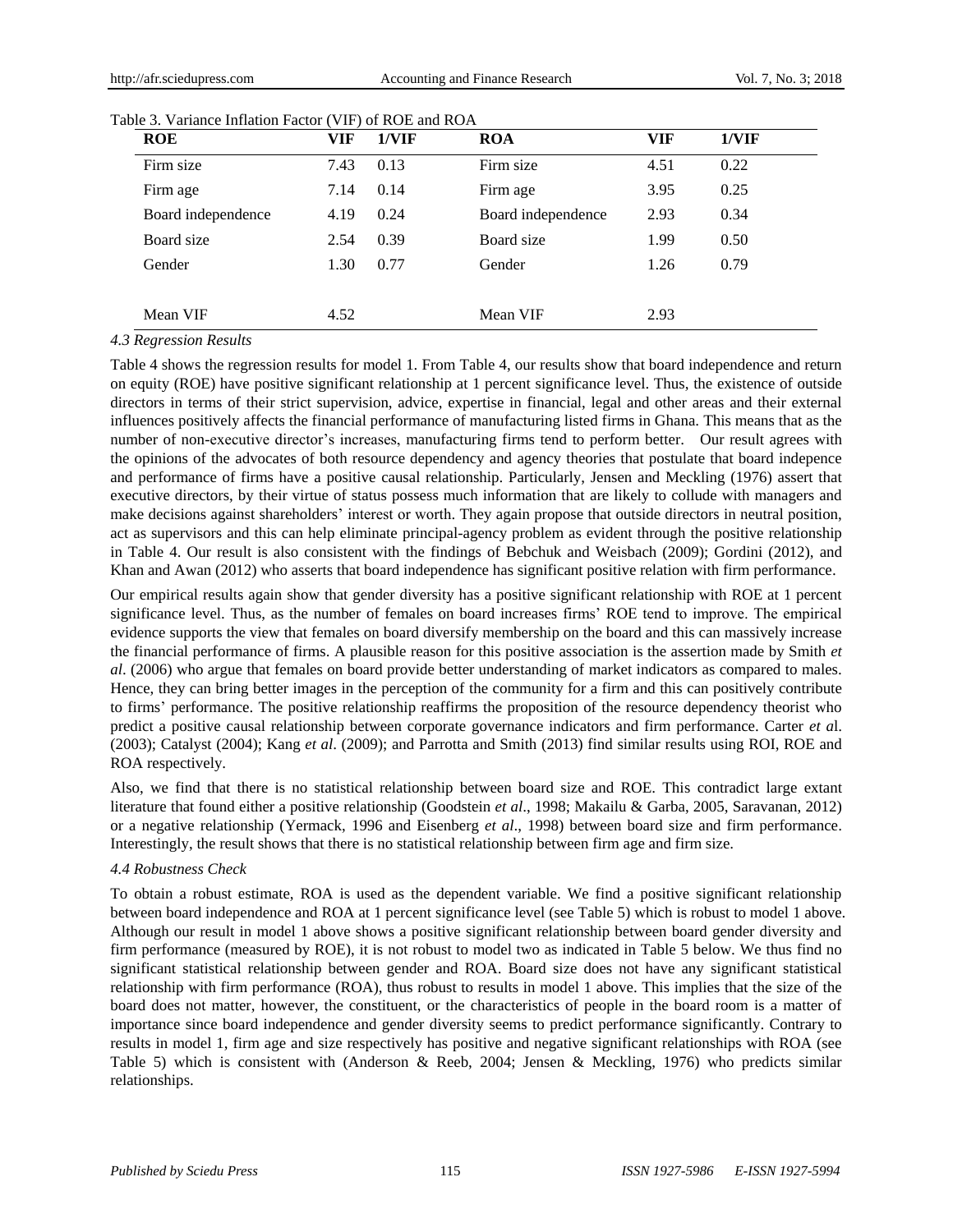#### Table 4. GLS Panel regression model results (ROE)

| <b>Variable</b>              | <b>Coefficient</b> | <b>Standard Error</b> | Prob. |
|------------------------------|--------------------|-----------------------|-------|
| <b>Board size</b>            | $-0.127803$        | 0.648262              | 0.844 |
| Gender                       | 0.966228           | 0.298958              | 0.001 |
| <b>Board independence</b>    | 1.032930           | 0.377556              | 0.006 |
| Firm age                     | 1.132340           | 0.999124              | 0.257 |
| <b>Frim size</b>             | $-0.002744$        | 0.195874              | 0.989 |
| <b>Constant</b>              | $-3.276187$        | 2.076702              | 0.115 |
|                              |                    |                       |       |
| <b>Number of Observation</b> | 55                 |                       |       |
| Wald chi <sup>2</sup>        | 24.86              |                       |       |
| Prob. $(Chi^2)$              | 0.0001             |                       |       |

Table 5. GLS Panel regression model results (ROA)

| <b>Variable</b>              | Coefficient | <b>Standard Error</b> | Prob. |
|------------------------------|-------------|-----------------------|-------|
| <b>Board size</b>            | 0.179966    | 0.611121              | 0.794 |
| Gender                       | 0.414122    | 0.320548              | 0.257 |
| <b>Board independence</b>    | 2.281145    | 0.337555              | 0.000 |
| Firm age                     | 3.990067    | 0.813601              | 0.000 |
| <b>Frim size</b>             | $-0.694810$ | 0.162385              | 0.000 |
| <b>Constant</b>              | $-3.380837$ | 1.998738              | 0.091 |
| <b>Number of Observation</b> | 55          |                       |       |
| Wald Chi <sup>2</sup>        | 45.9        |                       |       |
| Prob. $(Chi2)$               | 0.0000      |                       |       |

#### **5. Conclusion**

The significance of corporate governance has been argued commonly among public listed firms without paying attention to specific industries. Our current paper emphases on the importance of corporate governance in the manufacturing sector of Ghana. We find that board independence and gender diversity of boards have positive significant effect on the performance of manufacturing listed firms in Ghana. We generally suggest that the implementation of corporate governance principles has some imperative implications for manufacturing firms in Ghana. Our study notes that board independence ensures better management practices through boards exerting much needed pressure, greater opportunities, stronger internal auditing, and strategic outlook through external directors.

We find underrepresentation of female on boards of manufacturing firms at 12.9 percent and yet resulted in significant positive relationship with firm performance (ROE). Although the positive relationship between female on board and firm performance was not statistically robust when ROA is used as performance indicator. From our result, there is absolutely no evidence that an increased proportion of females in the boardroom has a negative effect on firms' performance. Again, we find no link between board size and firm performance. This implies that the size of boards today does not really matter, however the caliber of people on the board is a matter of importance since board independence and gender diversity had a significant influence on the firm performance. Our study also finds empirical evidence to support the view that firm size and age can affect the performance of the firm significantly.

Based on our empirical findings, we propose that firms should appoint female board members in the manufacturing sector of Ghana because the females can make significant contribution to firm's performance. Again, firms should ensure the appointment of outside directors on their boards as it contributes positively to firm's performance.

Our study is limited to Ghanaian manufacturing firms listed on the Ghana Stock Exchange (GSE), hence findings of the study cannot be generalized. We therefore suggest that future studies should consider both listed and non-limited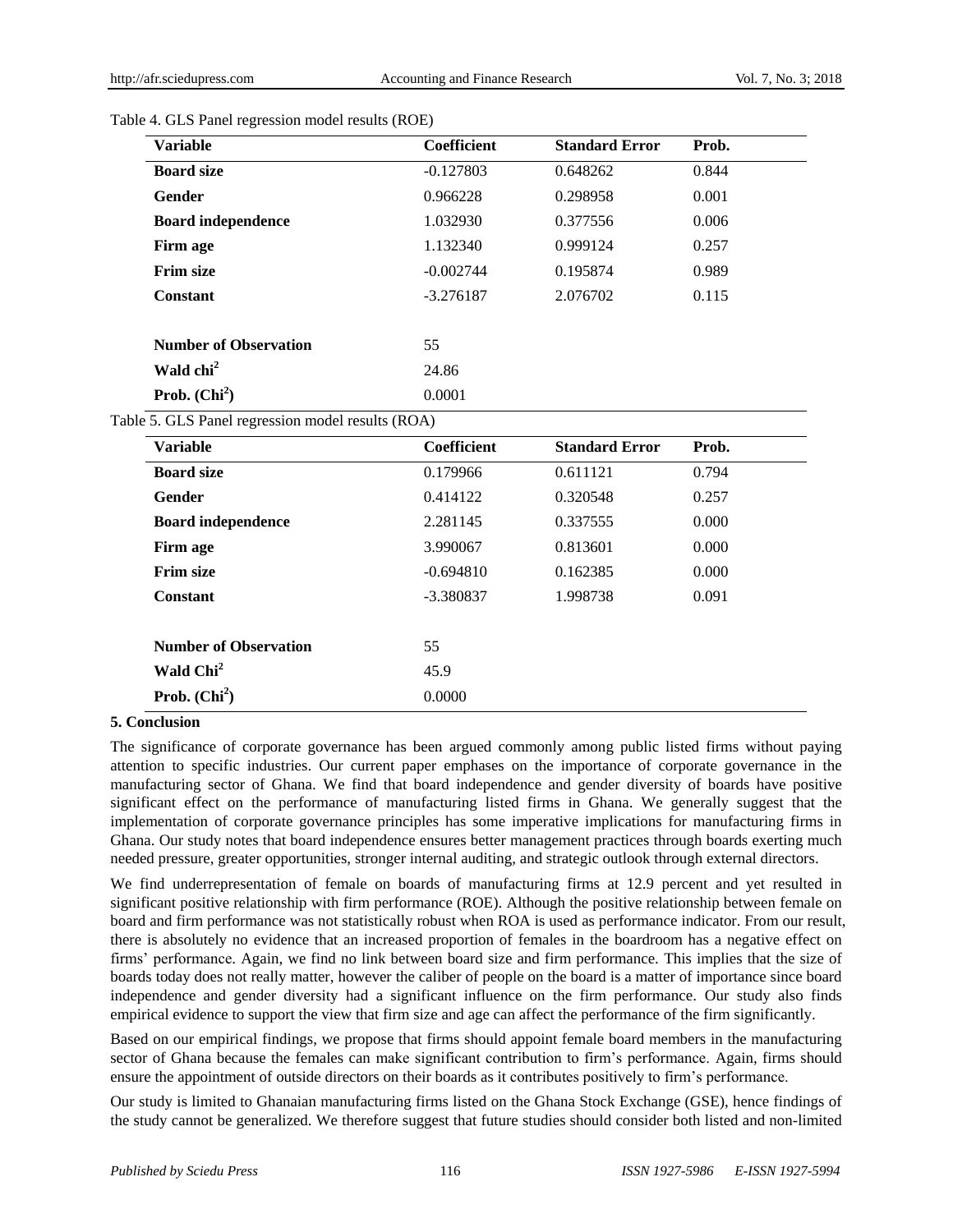manufacturing firms. Again, future studies should consider other sub-regions in the Africa continent and if possible, a comparative study of emerging economies.

#### **References**

- Aguilera, R. V., Filatotchev, I., Gospel, H., & Jackson, G. (2008). An organizational approach to comparative corporate governance: Costs, contingencies, and complementarities. *Organization Science*, *19*(3), 475-492. [https://doi.org/10.1287/orsc.1070.0322.](https://doi.org/10.1287/orsc.1070.0322)
- Alvarado, N. R., Briones, J. L., & Ruiz, P. F. (2011). Gender diversity on boards of directors and business success. *Investment Management and Financial Innovations*, *8*(1), 199-209.
- Anderson, R. C., & Reeb, D. M. (2004). Board composition: Balancing family influence in S&P 500 firms. *Administrative science quarterly*, *49*(2), 209-237.
- Appiah, K.O. (2013). Corporate Governance and Corporate Failure: Evidence from Listed UK Firms, PhD Thesis, Loughborough University, UK.
- Banerjee, A., Gakam, S., Pathanyak, M. & Simba, S. (2009). Corporate governance and market value, preliminary evidence from Indian companies. Retrieved fro[m www.standardsandpoo.s.com.](http://www.standardsandpoo.s.com/)
- Baysinger, B., & Hoskisson, R. E. (1990). The composition of boards of directors and strategic control: Effects on corporate strategy. *Academy of Management Review*, *15*(1), 72-87. [https://doi.org/10.5465/amr.1990.4308231.](https://doi.org/10.5465/amr.1990.4308231)
- Bebchuk, L. A., & Weisbach, M. S. (2010). The state of corporate governance research. *The Review of Financial Studies*, *23*(3), 939-961. https://doi.org/10.1093/rfs/hhp121.
- Bebchuk, L. A., & Weisbach, M. S. (2010). The state of corporate governance research. *The Review of Financial Studies*, *23*(3), 939-961. [https://doi.org/10.1093/rfs/hhp121.](https://doi.org/10.1093/rfs/hhp121)
- Bøhren, Ø., & Strøm, R. Ø. (2010). Governance and politics: Regulating independence and diversity in the board room. *Journal of Business Finance & Accounting*, *37*(9-10), 1281-1308. https://doi.org/10.1111/j.1468-5957.2010.02222.x.
- Bozec, R. (2005). Boards of directors, market discipline and firm performance. *Journal of Business Finance & Accounting*, *32*(9-10), 1921-1960. https://doi.org/10.1111/j.0306-686X.2005.00652.x.
- Carter, D. A., Simkins, B. J., & Simpson, W. G. (2003). Corporate governance, board diversity, and firm value. *Financial review*, *38*(1), 33-53. https://doi.org/10.1111/1540-6288.00034.
- Catalyst (2004). *The Bottom Line: Connecting Corporate Performance and Gender Diversity*, Catalyst: New York.
- Dalton, D. R., Daily, C. M., Ellstrand, A. E., & Johnson, J. L. (1998). Meta-analytic reviews of board composition, leadership structure, and financial performance. *Strategic management journal*, *19*(3), 269-290. [https://doi.org/10.1002/\(SICI\)1097-0266\(199803\)19:3%3C269::AID-SMJ950%3E3.0.CO;2-K.](https://doi.org/10.1002/(SICI)1097-0266(199803)19:3%3C269::AID-SMJ950%3E3.0.CO;2-K)
- Darmadi, S. (2011). Board compensation, corporate governance, and firm performance in Indonesia. Retreived from <https://ssrn.com/abstract=1907103> or [http://dx.doi.org/10.2139/ssrn.1907103.](http://dx.doi.org/10.2139/ssrn.1907103)
- Donaldson, T. (2003). Corporate governance. *The International Encyclopedia of Ethics*, 1113–1119. https://doi.org/10.1002/ 9781444367072.wbiee458.
- Eisenberg, T., Sundgren, S., & Wells, M. T. (1998). Larger board size and decreasing firm value in small firms. *Journal of financial economics*, *48*(1), 35-54. [https://doi.org/10.1016/S0304-405X\(98\)00003-8.](https://doi.org/10.1016/S0304-405X(98)00003-8)
- Ghabayen, M. A. (2012). Board characteristics and firm performance: Case of Saudi Arabia. *International Journal of Accounting and Financial Reporting*, *2*(2), 168.
- Gordini, N. (2012). The impact of outsiders on small family firm performance: Evidence from Italy. World *Journal of Management*, *4*(2), 14-35.
- Haniffa, R., & Hudaib, M. (2006). Corporate governance structure and performance of Malaysian listed companies. *Journal of Business Finance & Accounting*, *33*(7-8), 1034-1062. [https://doi.org/10.1111/j.1468-5957.2006.00594.x.](https://doi.org/10.1111/j.1468-5957.2006.00594.x)
- Hermalin, B. E., & Weisbach, M. S. (1991). The effects of board composition and direct incentives on firm performance. *Financial management*, 20(4), 101-112. https://doi.org/10.2307/3665716.
- Jensen, M. C., & Meckling, W. H. (1976). Theory of the firm: Managerial behavior, agency costs and ownership structure. *Journal of financial economics*, *3*(4), 305-360. [https://doi.org/10.1016/0304-405X\(76\)90026-X](https://doi.org/10.1016/0304-405X(76)90026-X)